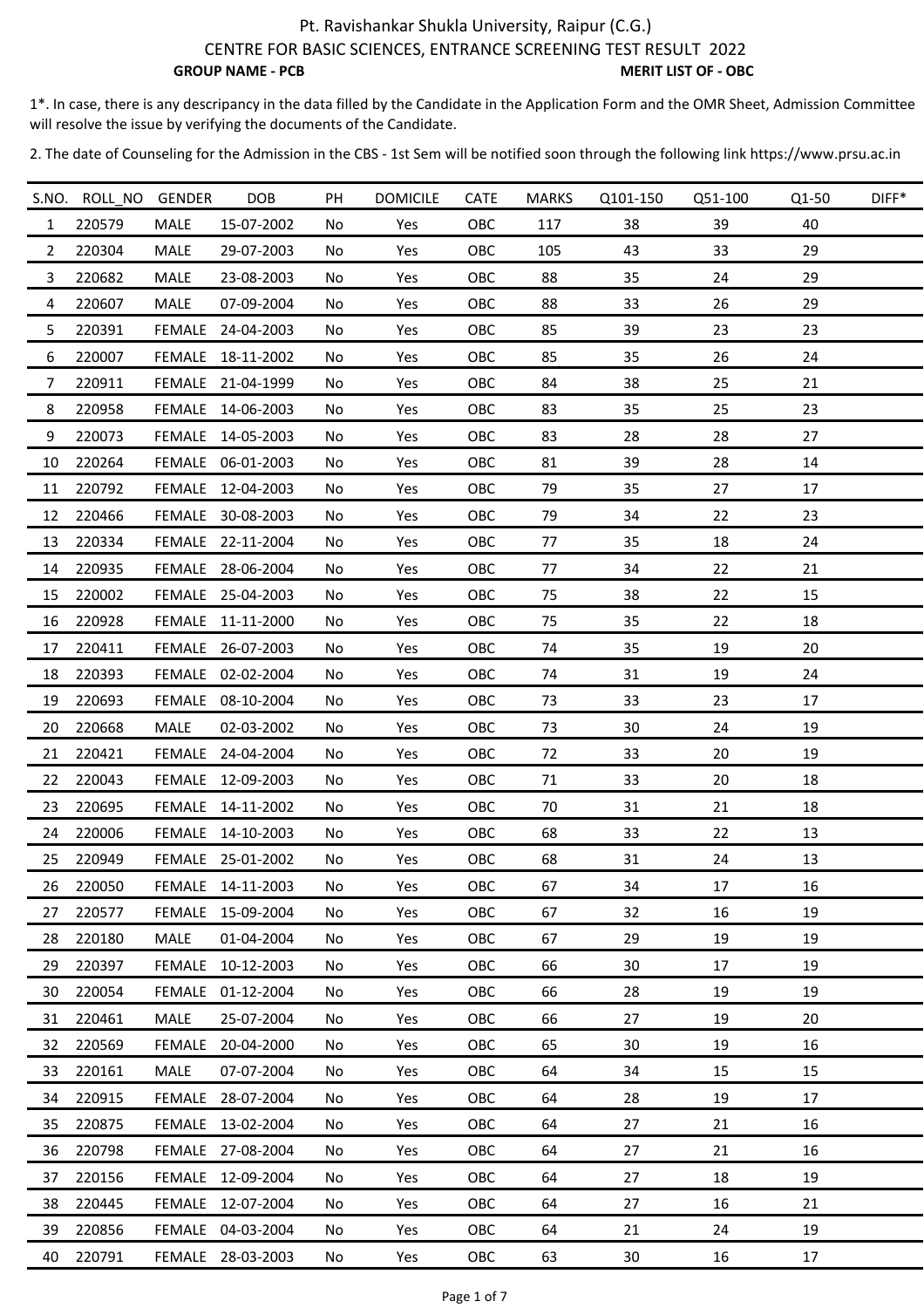1\*. In case, there is any descripancy in the data filled by the Candidate in the Application Form and the OMR Sheet, Admission Committee will resolve the issue by verifying the documents of the Candidate.

|    | S.NO. ROLL_NO GENDER |             | <b>DOB</b>        | PH  | <b>DOMICILE</b> | CATE | <b>MARKS</b> | Q101-150 | Q51-100 | Q1-50          | DIFF* |
|----|----------------------|-------------|-------------------|-----|-----------------|------|--------------|----------|---------|----------------|-------|
| 41 | 220826               |             | FEMALE 12-04-2005 | No  | Yes             | OBC  | 63           | 24       | 21      | 18             |       |
| 42 | 220021               | <b>MALE</b> | 14-10-2003        | No  | Yes             | OBC  | 62           | 27       | 19      | 16             |       |
| 43 | 220573               |             | FEMALE 19-02-2003 | No  | Yes             | OBC  | 62           | 26       | 16      | 20             |       |
| 44 | 220780               |             | FEMALE 14-01-2004 | No  | Yes             | OBC  | 62           | 25       | 20      | 17             |       |
| 45 | 220468               |             | FEMALE 23-06-2004 | No  | Yes             | OBC  | 62           | 23       | 26      | 13             |       |
| 46 | 220753               |             | FEMALE 23-05-2004 | No  | Yes             | OBC  | 61           | 30       | 15      | 16             |       |
| 47 | 220400               |             | FEMALE 01-12-2004 | No  | Yes             | OBC  | 61           | 27       | $17\,$  | 17             |       |
| 48 | 220234               |             | FEMALE 22-11-2004 | No  | Yes             | OBC  | 61           | 25       | 18      | 18             |       |
| 49 | 220574               |             | FEMALE 30-09-2003 | No  | Yes             | OBC  | 60           | 28       | 19      | 13             |       |
| 50 | 220165               |             | FEMALE 22-06-2003 | No  | Yes             | OBC  | 60           | 27       | 17      | 16             |       |
| 51 | 220425               |             | FEMALE 29-11-2004 | No  | Yes             | OBC  | 60           | 22       | 20      | 18             |       |
| 52 | 220548               |             | FEMALE 19-04-2003 | No  | Yes             | OBC  | 59           | 29       | 16      | 14             |       |
| 53 | 220207               |             | FEMALE 07-07-2004 | No  | Yes             | OBC  | 59           | 26       | 20      | 13             |       |
| 54 | 220785               |             | FEMALE 28-06-2004 | No  | Yes             | OBC  | 59           | 25       | 17      | 17             |       |
| 55 | 220793               |             | FEMALE 28-10-2004 | No  | Yes             | OBC  | 59           | 24       | 17      | 18             |       |
| 56 | 220401               |             | FEMALE 26-09-2005 | No  | Yes             | OBC  | 59           | 21       | 24      | 14             |       |
| 57 | 220124               | MALE        | 07-09-2001        | No  | Yes             | OBC  | 58           | 33       | 13      | 12             |       |
| 58 | 220898               |             | FEMALE 30-05-2003 | No  | Yes             | OBC  | 58           | 28       | 16      | 14             |       |
| 59 | 220317               |             | FEMALE 01-01-2004 | No  | Yes             | OBC  | 58           | 26       | 18      | 14             |       |
| 60 | 220642               |             | FEMALE 13-10-2004 | No  | Yes             | OBC  | 58           | 22       | 20      | 16             |       |
| 61 | 220149               | <b>MALE</b> | 06-06-2002        | No  | Yes             | OBC  | 57           | 34       | 16      | $\overline{7}$ |       |
| 62 | 220738               |             | FEMALE 17-01-2002 | No  | Yes             | OBC  | 57           | 27       | 13      | 17             |       |
| 63 | 220441               |             | FEMALE 15-02-2005 | No  | Yes             | OBC  | 57           | 25       | 17      | 15             |       |
| 64 | 220348               |             | FEMALE 24-07-2004 | No  | Yes             | OBC  | 57           | 21       | 17      | 19             |       |
| 65 | 220587               |             | FEMALE 03-06-2003 | No  | Yes             | OBC  | 57           | 19       | 21      | 17             |       |
| 66 | 220001               | FEMALE      | 03-10-2004        | No  | Yes             | OBC  | 56           | 26       | 17      | 13             |       |
| 67 | 220556               | <b>MALE</b> | 30-03-2004        | No  | Yes             | OBC  | 56           | 24       | 15      | 17             |       |
| 68 | 220418               | MALE        | 12-05-2005        | No  | Yes             | OBC  | 56           | 24       | 13      | 19             |       |
| 69 | 220934               | FEMALE      | 04-07-2005        | No  | Yes             | OBC  | 56           | 22       | 21      | 13             |       |
| 70 | 220790               | <b>MALE</b> | 11-02-2005        | No  | Yes             | OBC  | 56           | 21       | 20      | 15             |       |
| 71 | 220892               | MALE        | 25-07-2003        | No  | Yes             | OBC  | 55           | 27       | 16      | 12             |       |
| 72 | 220946               | MALE        | 07-05-2003        | No  | Yes             | OBC  | 55           | 27       | 14      | 14             |       |
| 73 | 220542               | FEMALE      | 20-06-2005        | No  | Yes             | OBC  | 55           | 23       | 14      | 18             |       |
| 74 | 220565               |             | FEMALE 20-05-2005 | No. | Yes             | OBC  | 55           | 22       | 22      | 11             |       |
| 75 | 220240               |             | FEMALE 22-02-2004 | No  | Yes             | OBC  | 55           | 22       | 19      | 14             |       |
| 76 | 220459               |             | FEMALE 29-10-2004 | No  | Yes             | OBC  | 55           | 22       | 19      | 14             |       |
| 77 | 220586               |             | FEMALE 19-09-2004 | No  | Yes             | OBC  | 55           | 19       | 24      | 12             |       |
| 78 | 220631               |             | FEMALE 21-12-2003 | No. | Yes             | OBC  | 55           | 17       | 15      | 23             |       |
| 79 | 220097               | MALE        | 22-04-2003        | No  | Yes             | OBC  | 54           | 29       | 15      | 10             |       |
| 80 | 220022               | MALE        | 06-02-2005        | No  | Yes             | OBC  | 54           | 25       | 17      | 12             |       |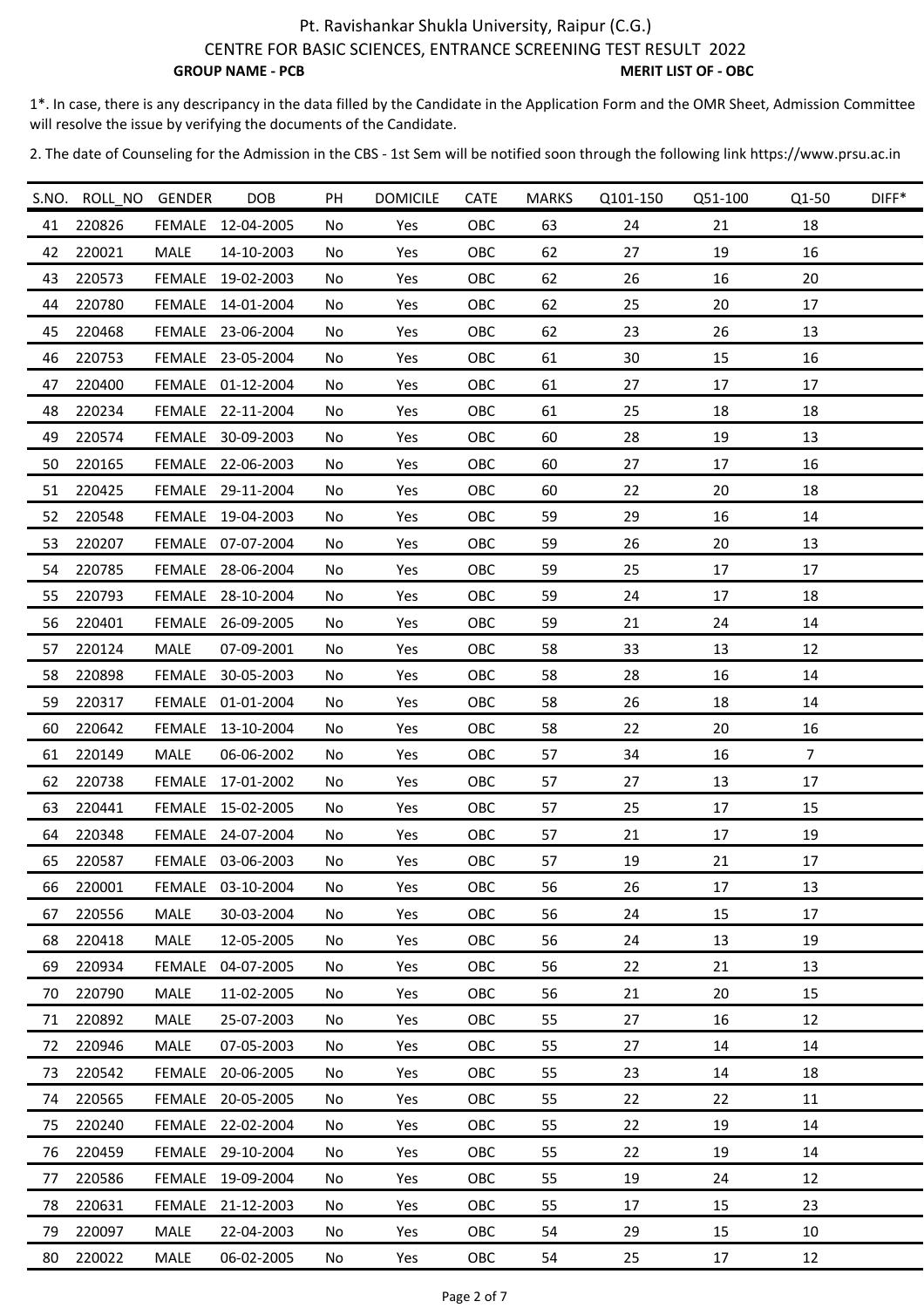1\*. In case, there is any descripancy in the data filled by the Candidate in the Application Form and the OMR Sheet, Admission Committee will resolve the issue by verifying the documents of the Candidate.

|     | S.NO. ROLL NO GENDER |             | <b>DOB</b>        | PH  | <b>DOMICILE</b> | CATE       | <b>MARKS</b> | Q101-150 | Q51-100 | Q1-50  | DIFF* |
|-----|----------------------|-------------|-------------------|-----|-----------------|------------|--------------|----------|---------|--------|-------|
| 81  | 220674               |             | FEMALE 21-08-2004 | No  | Yes             | OBC        | 54           | 24       | 18      | 12     |       |
| 82  | 220105               |             | FEMALE 15-08-2004 | No  | Yes             | OBC        | 54           | 24       | 16      | 14     |       |
| 83  | 220199               |             | FEMALE 11-01-2005 | No  | Yes             | OBC        | 54           | 21       | 14      | 19     |       |
| 84  | 220889               |             | FEMALE 09-06-2000 | No  | Yes             | OBC        | 54           | 20       | 17      | 17     |       |
| 85  | 220834               |             | FEMALE 19-04-2004 | No  | Yes             | OBC        | 54           | 19       | 18      | 17     |       |
| 86  | 220444               |             | FEMALE 14-06-2004 | No  | Yes             | OBC        | 54           | 19       | 18      | 17     |       |
| 87  | 220356               |             | FEMALE 05-10-2004 | No  | Yes             | OBC        | 54           | 18       | 20      | 16     |       |
| 88  | 220178               | MALE        | 05-06-2002        | No  | Yes             | OBC        | 53           | 24       | 18      | 11     |       |
| 89  | 220190               |             | FEMALE 16-05-2004 | No  | Yes             | OBC        | 53           | 23       | 17      | 13     |       |
| 90  | 220861               |             | FEMALE 29-03-2005 | No  | Yes             | OBC        | 53           | 22       | 17      | 14     |       |
| 91  | 220786               |             | FEMALE 01-03-2004 | No  | Yes             | OBC        | 53           | 21       | 17      | 15     |       |
| 92  | 220139               |             | FEMALE 30-09-2004 | No  | Yes             | OBC        | 53           | 20       | 18      | 15     |       |
| 93  | 220382               |             | FEMALE 01-06-2004 | No  | Yes             | OBC        | 53           | 20       | 17      | 16     |       |
| 94  | 220775               | MALE        | 31-08-2004        | No  | Yes             | OBC        | 53           | 16       | 22      | 15     |       |
| 95  | 220122               |             | FEMALE 19-10-2004 | No  | Yes             | OBC        | 52           | 24       | 14      | 14     |       |
| 96  | 220799               | MALE        | 05-04-2004        | No  | Yes             | OBC        | 52           | 23       | 18      | 11     |       |
| 97  | 220351               | MALE        | 12-08-2004        | No  | Yes             | OBC        | 52           | 22       | 18      | 12     |       |
| 98  | 220041               |             | FEMALE 02-10-2004 | No  | Yes             | OBC        | 52           | 21       | 17      | 14     |       |
| 99  | 220923               |             | FEMALE 07-09-2004 | No  | Yes             | OBC        | 52           | 21       | 15      | 16     |       |
| 100 | 220639               | MALE        | 23-07-2004        | No  | Yes             | OBC        | 52           | 21       | 13      | 18     |       |
| 101 | 220440               | FEMALE      | 07-02-2004        | No  | Yes             | OBC        | 52           | 20       | 19      | 13     |       |
|     | 102 220644           | MALE        | 27-09-2003        | No  | Yes             | OBC        | 52           | 20       | 16      | 16     |       |
|     | 103 220380           |             | FEMALE 18-11-2004 | No  | Yes             | OBC        | 52           | 19       | 20      | 13     |       |
|     | 104 220374           | <b>MALE</b> | 12-06-2004        | No  | Yes             | OBC        | 52           | 17       | 18      | 17     |       |
|     | 105 220500           |             | FEMALE 27-01-2005 | No  | Yes             | OBC        | 52           | 17       | 15      | $20\,$ |       |
| 106 | 220978               |             | FEMALE 05-03-2005 | No. | Yes             | OBC        | 51           | 25       | 16      | 10     |       |
| 107 | 220879               |             | FEMALE 26-01-2005 | No  | Yes             | OBC        | 51           | 24       | 15      | 12     |       |
|     | 108 220728           |             | FEMALE 01-05-2004 | No  | Yes             | OBC        | 51           | 22       | 17      | 12     |       |
| 109 | 220881               |             | FEMALE 22-08-2004 | No  | Yes             | <b>OBC</b> | 51           | 21       | 14      | 16     |       |
| 110 | 220194               |             | FEMALE 20-12-2004 | No  | Yes             | OBC        | 51           | 20       | 18      | 13     |       |
|     | 111 220865           | MALE        | 06-01-2005        | No  | Yes             | OBC        | 51           | 20       | 15      | 16     |       |
|     | 112 220179           | MALE        | 09-07-2004        | No  | Yes             | OBC        | 51           | 18       | 17      | 16     |       |
| 113 | 220730               |             | FEMALE 19-03-2004 | No  | Yes             | OBC        | 51           | 16       | 17      | 18     |       |
|     | 114 220014           |             | FEMALE 11-05-2005 | No  | Yes             | <b>OBC</b> | 50           | 23       | 19      | 8      |       |
|     | 115 220773           |             | FEMALE 07-10-2003 | No  | Yes             | OBC        | 50           | 22       | 18      | 10     |       |
|     | 116 220471           |             | FEMALE 07-08-2005 | No  | Yes             | OBC        | 50           | 22       | 14      | 14     |       |
| 117 | 220412               |             | FEMALE 18-06-2004 | No  | Yes             | OBC        | 50           | 21       | 16      | 13     |       |
| 118 | 220025               |             | FEMALE 01-05-2003 | No  | Yes             | OBC        | 50           | 21       | 15      | 14     |       |
|     | 119 220939           | MALE        | 06-04-2003        | No  | Yes             | OBC        | 50           | 21       | 10      | 19     |       |
|     | 120 220223           |             | FEMALE 19-07-2003 | No  | Yes             | OBC        | 50           | 20       | 15      | 15     |       |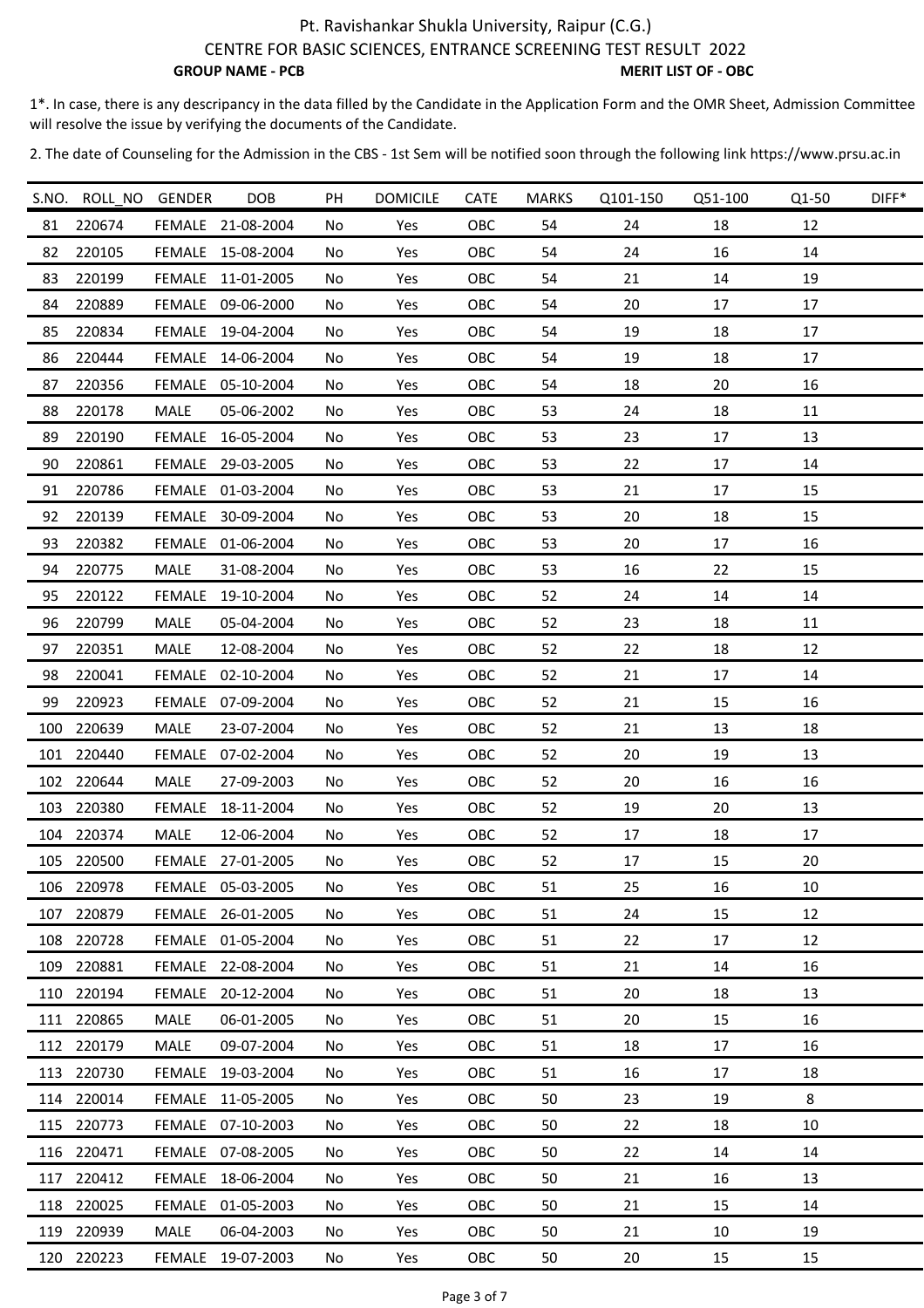1\*. In case, there is any descripancy in the data filled by the Candidate in the Application Form and the OMR Sheet, Admission Committee will resolve the issue by verifying the documents of the Candidate.

|     | S.NO. ROLL_NO GENDER |             | <b>DOB</b>        | PH | <b>DOMICILE</b> | <b>CATE</b> | <b>MARKS</b> | Q101-150 | Q51-100 | Q1-50 | DIFF* |
|-----|----------------------|-------------|-------------------|----|-----------------|-------------|--------------|----------|---------|-------|-------|
| 121 | 220645               |             | FEMALE 25-07-2004 | No | Yes             | OBC         | 50           | 17       | 23      | 10    |       |
| 122 | 220364               |             | FEMALE 05-10-2004 | No | Yes             | OBC         | 49           | 24       | 10      | 15    |       |
| 123 | 220525               | FEMALE      | 10-12-2004        | No | Yes             | OBC         | 49           | 22       | 14      | 13    |       |
|     | 124 220082           | MALE        | 08-09-2005        | No | Yes             | OBC         | 49           | 21       | 16      | 12    |       |
| 125 | 220731               |             | FEMALE 10-02-2005 | No | Yes             | OBC         | 49           | 20       | 18      | 11    |       |
| 126 | 220163               |             | FEMALE 08-12-2003 | No | Yes             | OBC         | 49           | 20       | 15      | 14    |       |
| 127 | 220415               | MALE        | 15-04-2005        | No | Yes             | OBC         | 49           | 19       | 19      | 11    |       |
|     | 128 220568           | FEMALE      | 21-07-2004        | No | Yes             | OBC         | 49           | 19       | 18      | 12    |       |
| 129 | 220283               | MALE        | 02-12-2004        | No | Yes             | OBC         | 49           | 18       | 19      | 12    |       |
|     | 130 220431           |             | FEMALE 02-08-2003 | No | Yes             | OBC         | 48           | 22       | 13      | 13    |       |
|     | 131 220938           |             | FEMALE 18-11-2005 | No | Yes             | OBC         | 48           | 21       | 15      | 12    |       |
| 132 | 220646               |             | FEMALE 20-08-2004 | No | Yes             | OBC         | 48           | 20       | 13      | 15    |       |
| 133 | 220482               |             | FEMALE 05-12-2004 | No | Yes             | OBC         | 48           | 19       | 18      | 11    |       |
|     | 134 220763           |             | FEMALE 09-06-2004 | No | Yes             | OBC         | 48           | 19       | 16      | 13    |       |
|     | 135 220106           |             | FEMALE 05-09-2005 | No | Yes             | OBC         | 48           | 18       | 19      | 11    |       |
|     | 136 220764           |             | FEMALE 24-01-2004 | No | Yes             | OBC         | 48           | 18       | 16      | 14    |       |
| 137 | 220519               |             | FEMALE 21-04-2005 | No | Yes             | OBC         | 48           | 16       | 19      | 13    |       |
|     | 138 220258           |             | FEMALE 13-01-2005 | No | Yes             | OBC         | 47           | 22       | 12      | 13    |       |
| 139 | 220873               | <b>MALE</b> | 18-09-2004        | No | Yes             | OBC         | 47           | 22       | 10      | 15    |       |
| 140 | 220848               | FEMALE      | 06-01-2005        | No | Yes             | OBC         | 47           | 21       | 13      | 13    |       |
| 141 | 220698               |             | FEMALE 22-05-2005 | No | Yes             | OBC         | 47           | 21       | 9       | 17    |       |
|     | 142 220176           |             | FEMALE 07-09-2004 | No | Yes             | OBC         | 47           | 20       | 16      | 11    |       |
|     | 143 220271           |             | FEMALE 13-01-2005 | No | Yes             | OBC         | 47           | 20       | 15      | 12    |       |
|     | 144 220009           |             | FEMALE 30-05-2005 | No | Yes             | OBC         | 47           | 18       | 19      | 10    |       |
|     | 145 220748           | MALE        | 16-07-2003        | No | Yes             | OBC         | 47           | 18       | 16      | 13    |       |
| 146 | 220890               | MALE        | 10-11-2003        | No | Yes             | OBC         | 47           | 18       | 16      | 13    |       |
| 147 | 220583               |             | FEMALE 24-01-2004 | No | Yes             | OBC         | 47           | 18       | 14      | 15    |       |
| 148 | 220296               |             | FEMALE 10-09-2004 | No | Yes             | OBC         | 47           | 15       | 18      | 14    |       |
| 149 | 220395               |             | FEMALE 20-09-2003 | No | Yes             | OBC         | 46           | 23       | 9       | 14    |       |
| 150 | 220438               |             | FEMALE 11-10-2003 | No | Yes             | OBC         | 46           | 21       | 16      | 9     |       |
|     | 151 220354           |             | FEMALE 14-12-2004 | No | Yes             | OBC         | 46           | 21       | 15      | 10    |       |
| 152 | 220501               |             | FEMALE 10-10-2004 | No | Yes             | OBC         | 46           | 20       | 13      | 13    |       |
| 153 | 220434               |             | FEMALE 24-06-2003 | No | Yes             | OBC         | 46           | 20       | 12      | 14    |       |
|     | 154 220447           |             | FEMALE 14-06-2004 | No | Yes             | <b>OBC</b>  | 46           | 19       | 16      | 11    |       |
| 155 | 220963               |             | FEMALE 04-03-2005 | No | Yes             | OBC         | 46           | 18       | 16      | 12    |       |
|     | 156 220098           |             | FEMALE 19-10-2004 | No | Yes             | OBC         | 46           | 18       | 15      | 13    |       |
| 157 | 220678               |             | FEMALE 15-10-2004 | No | Yes             | OBC         | 46           | 16       | 15      | 15    |       |
| 158 | 220782               |             | FEMALE 04-11-2004 | No | Yes             | OBC         | 46           | 16       | 15      | 15    |       |
| 159 | 220719               |             | FEMALE 11-10-2004 | No | Yes             | OBC         | 46           | 15       | 18      | 13    |       |
|     | 160 220496           |             | FEMALE 08-05-2005 | No | Yes             | OBC         | 46           | 15       | 18      | 13    |       |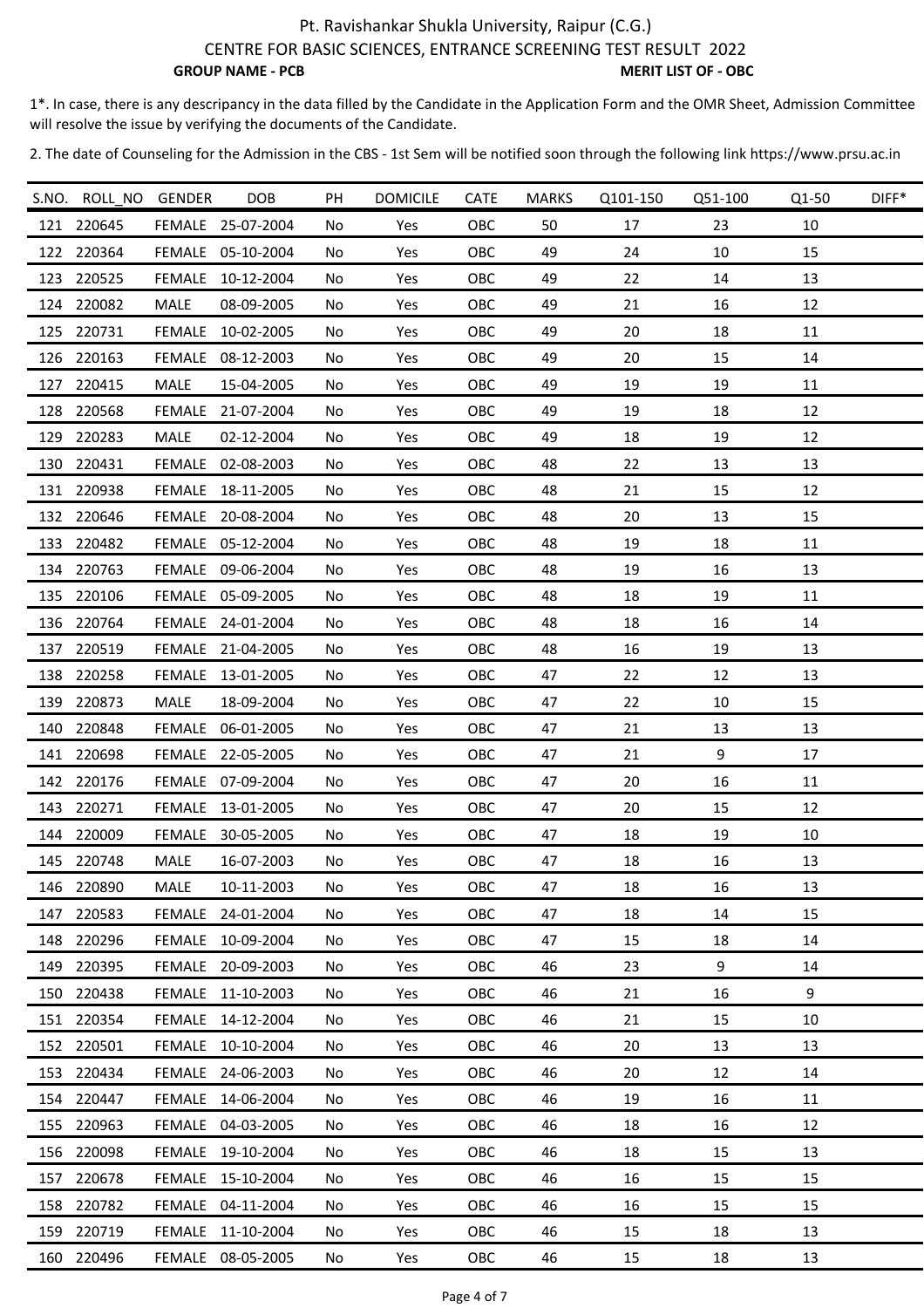1\*. In case, there is any descripancy in the data filled by the Candidate in the Application Form and the OMR Sheet, Admission Committee will resolve the issue by verifying the documents of the Candidate.

|     | S.NO. ROLL_NO GENDER |             | <b>DOB</b>        | PH  | <b>DOMICILE</b> | CATE       | <b>MARKS</b> | Q101-150 | Q51-100 | Q1-50          | DIFF* |
|-----|----------------------|-------------|-------------------|-----|-----------------|------------|--------------|----------|---------|----------------|-------|
| 161 | 220858               | FEMALE      | 18-01-2004        | No  | Yes             | OBC        | 46           | 15       | 13      | 18             |       |
| 162 | 220479               | <b>MALE</b> | 16-05-2005        | No  | Yes             | OBC        | 46           | 14       | 21      | 11             |       |
| 163 | 220437               | MALE        | 23-03-2004        | No  | Yes             | OBC        | 46           | 14       | 20      | 12             |       |
|     | 164 220592           | FEMALE      | 10-11-2004        | No  | Yes             | OBC        | 45           | 20       | 16      | 9              |       |
|     | 165 220115           |             | FEMALE 03-10-2003 | No  | Yes             | OBC        | 45           | 20       | 11      | 14             |       |
|     | 166 220872           |             | FEMALE 08-11-2004 | No  | Yes             | OBC        | 45           | 20       | 11      | 14             |       |
| 167 | 220239               |             | FEMALE 26-09-2003 | No  | Yes             | OBC        | 45           | 19       | 16      | 10             |       |
| 168 | 220979               | FEMALE      | 10-04-2004        | Yes | Yes             | OBC        | 45           | 19       | 15      | 11             | Y     |
|     | 169 220381           |             | FEMALE 04-07-2004 | No  | Yes             | OBC        | 45           | 19       | 10      | 16             |       |
| 170 | 220619               | FEMALE      | 18-08-2004        | No  | Yes             | OBC        | 45           | 18       | 18      | 9              |       |
|     | 171 220876           |             | FEMALE 22-08-2004 | No  | Yes             | OBC        | 45           | 17       | 15      | 13             |       |
| 172 | 220430               | MALE        | 10-04-2005        | No  | Yes             | OBC        | 45           | 17       | 14      | 14             |       |
| 173 | 220142               | <b>MALE</b> | 15-08-2003        | No  | Yes             | OBC        | 45           | 16       | 15      | 14             |       |
|     | 174 220226           |             | FEMALE 27-10-2004 | No  | Yes             | OBC        | 45           | 12       | 15      | 18             |       |
| 175 | 220384               | FEMALE      | 08-03-2005        | No  | Yes             | OBC        | 44           | 21       | 10      | 13             |       |
|     | 176 220576           |             | FEMALE 12-10-2004 | No  | Yes             | OBC        | 44           | 20       | 17      | $\overline{7}$ |       |
| 177 | 220904               | <b>MALE</b> | 12-07-2004        | No  | Yes             | OBC        | 44           | 19       | 14      | 11             |       |
|     | 178 220387           | MALE        | 17-03-2004        | No  | Yes             | OBC        | 44           | 18       | 13      | 13             |       |
| 179 | 220184               | MALE        | 22-03-2004        | No  | Yes             | OBC        | 44           | 18       | 13      | 13             |       |
| 180 | 220306               | FEMALE      | 08-10-2004        | No  | Yes             | OBC        | 44           | 18       | 10      | 16             |       |
| 181 | 220145               |             | FEMALE 12-03-2005 | No  | Yes             | OBC        | 44           | 17       | 16      | 11             |       |
|     | 182 220641           |             | FEMALE 26-03-2005 | No  | Yes             | OBC        | 44           | 17       | 12      | 15             |       |
|     | 183 220129           |             | FEMALE 20-09-2005 | No  | Yes             | OBC        | 44           | 16       | 18      | 10             |       |
|     | 184 220689           |             | FEMALE 11-11-2004 | No  | Yes             | OBC        | 44           | 15       | 12      | 17             |       |
|     | 185 220151           |             | FEMALE 11-04-2003 | No  | Yes             | OBC        | 44           | 13       | 17      | 14             |       |
| 186 | 220558               | MALE        | 24-11-2003        | No  | Yes             | OBC        | 44           | 13       | 16      | 15             |       |
| 187 | 220852               | FEMALE      | 23-05-2005        | No  | Yes             | OBC        | 44           | 13       | 15      | 16             |       |
| 188 | 220136               | MALE        | 25-02-2004        | No  | Yes             | OBC        | 44           | 12       | 13      | 19             |       |
| 189 | 220700               | FEMALE      | 01-06-2004        | No  | Yes             | OBC        | 43           | 22       | 6       | 15             |       |
| 190 | 220486               | FEMALE      | 06-11-2003        | No. | Yes             | OBC        | 43           | 21       | 14      | 8              |       |
|     | 191 220038           |             | FEMALE 10-11-2003 | No. | Yes             | OBC        | 43           | 21       | 13      | 9              |       |
| 192 | 220130               |             | FEMALE 07-08-2004 | No  | Yes             | OBC        | 43           | 18       | 16      | 9              |       |
| 193 | 220394               | FEMALE      | 05-06-2004        | No. | Yes             | OBC        | 43           | 17       | 14      | 12             |       |
| 194 | 220509               |             | FEMALE 28-01-2005 | No  | Yes             | <b>OBC</b> | 43           | 17       | 13      | 13             |       |
| 195 | 220718               | FEMALE      | 02-02-2005        | No  | Yes             | OBC        | 43           | 15       | 11      | 17             |       |
|     | 196 220715           | MALE        | 28-06-2004        | No  | Yes             | OBC        | 42           | 20       | 16      | 6              |       |
| 197 | 220747               |             | FEMALE 10-12-2004 | No  | Yes             | OBC        | 42           | 20       | 9       | 13             |       |
| 198 | 220709               | FEMALE      | 12-08-2004        | No  | Yes             | OBC        | 42           | 19       | 13      | 10             |       |
| 199 | 220768               |             | FEMALE 13-05-2003 | No  | Yes             | OBC        | 42           | 17       | 14      | 11             |       |
|     | 200 220027           | MALE        | 04-09-2004        | No  | Yes             | OBC        | 42           | 17       | 12      | 13             |       |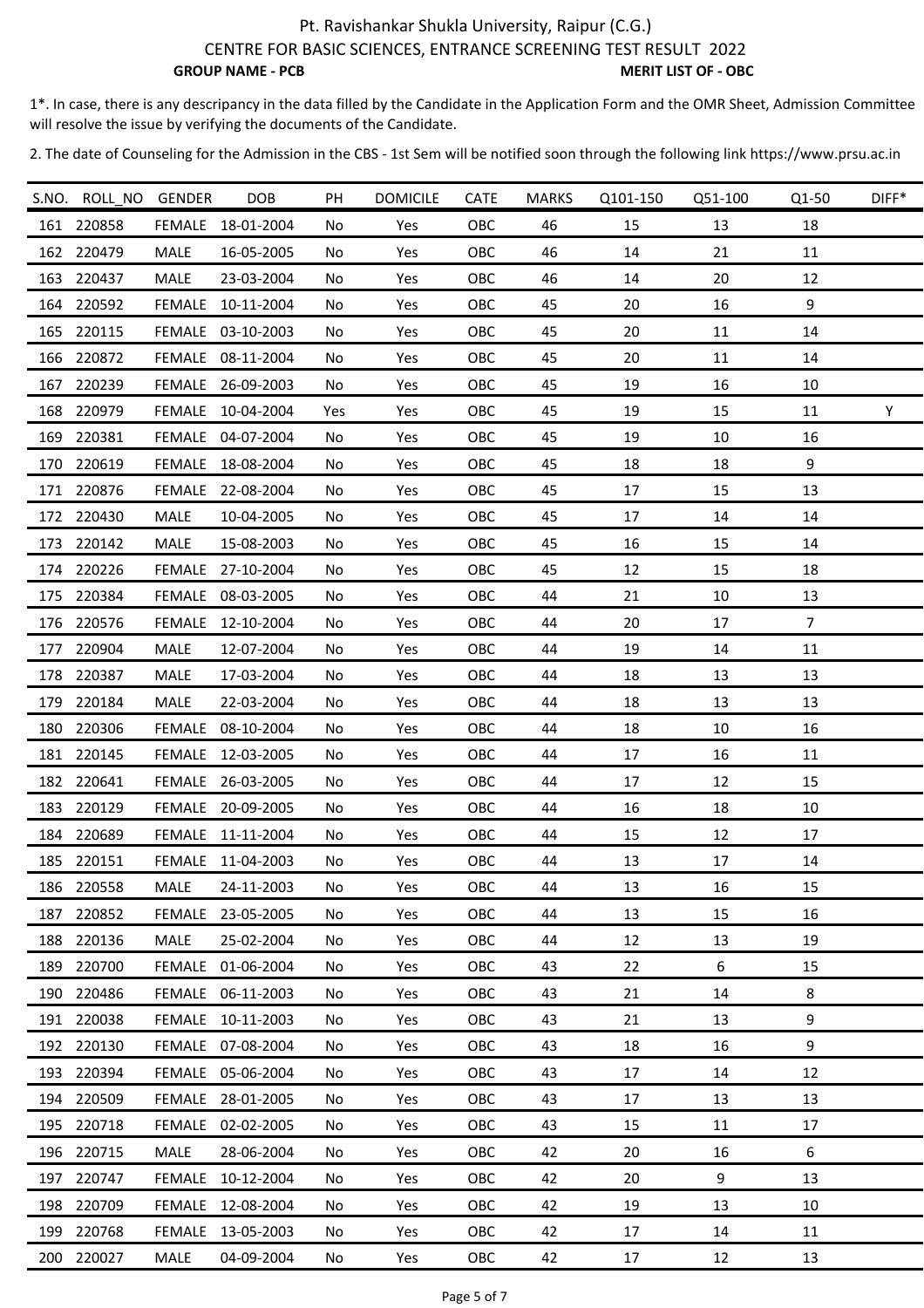1\*. In case, there is any descripancy in the data filled by the Candidate in the Application Form and the OMR Sheet, Admission Committee will resolve the issue by verifying the documents of the Candidate.

|     | S.NO. ROLL NO GENDER |               | <b>DOB</b>        | PH  | <b>DOMICILE</b> | <b>CATE</b> | <b>MARKS</b> | Q101-150 | Q51-100        | Q1-50          | DIFF* |
|-----|----------------------|---------------|-------------------|-----|-----------------|-------------|--------------|----------|----------------|----------------|-------|
| 201 | 220618               | MALE          | 25-06-2004        | No  | Yes             | OBC         | 42           | 16       | 14             | 12             |       |
| 202 | 220392               | FEMALE        | 28-05-2005        | No  | Yes             | OBC         | 42           | 15       | 18             | 9              |       |
| 203 | 220443               | FEMALE        | 28-10-2004        | No  | Yes             | OBC         | 42           | 15       | 17             | 10             |       |
|     | 204 220366           | FEMALE        | 18-10-2003        | No  | Yes             | OBC         | 42           | 12       | 17             | 13             |       |
|     | 205 220869           | MALE          | 08-08-2004        | No  | Yes             | OBC         | 41           | 20       | 10             | 11             |       |
|     | 206 220044           | <b>MALE</b>   | 11-10-2004        | No  | Yes             | OBC         | 41           | 18       | 14             | 9              |       |
|     | 207 220141           | MALE          | 06-08-2004        | No  | Yes             | OBC         | 41           | 18       | 11             | 12             |       |
|     | 208 220632           | <b>FEMALE</b> | 11-05-2004        | No  | Yes             | OBC         | 41           | 17       | 17             | $\overline{7}$ |       |
|     | 209 220233           | MALE          | 12-09-2004        | No  | Yes             | OBC         | 41           | 17       | 11             | 13             |       |
| 210 | 220940               | MALE          | 25-07-2003        | No  | Yes             | OBC         | 41           | 16       | 13             | 12             |       |
|     | 211 220481           | FEMALE        | 12-04-2004        | No  | Yes             | OBC         | 41           | 14       | 17             | 10             |       |
| 212 | 220404               | FEMALE        | 24-01-2005        | No  | Yes             | OBC         | 41           | 14       | 16             | 11             |       |
| 213 | 220864               | MALE          | 10-10-2005        | No  | Yes             | OBC         | 41           | 14       | 14             | 13             |       |
| 214 | 220666               | MALE          | 01-11-2005        | No  | Yes             | OBC         | 41           | 13       | 14             | 14             |       |
| 215 | 220263               | FEMALE        | 29-08-2004        | No  | Yes             | OBC         | 41           | 12       | 13             | 16             |       |
|     | 216 220386           | FEMALE        | 10-05-2004        | No  | Yes             | OBC         | 41           | 11       | 20             | 10             |       |
|     | 217 220611           |               | FEMALE 12-10-2004 | No  | Yes             | OBC         | 41           | 11       | 17             | 13             |       |
|     | 218 220154           |               | FEMALE 27-12-2004 | No  | Yes             | OBC         | 40           | 20       | 15             | 5              |       |
| 219 | 220114               | FEMALE        | 20-10-2004        | No  | Yes             | OBC         | 40           | 17       | 15             | 8              |       |
|     | 220 220101           | MALE          | 16-03-2004        | No  | Yes             | OBC         | 40           | 16       | 15             | 9              |       |
| 221 | 220261               | <b>MALE</b>   | 24-04-2004        | No. | Yes             | OBC         | 40           | 16       | 15             | 9              |       |
|     | 222 220623           | FEMALE        | 18-11-2004        | No  | Yes             | OBC         | 40           | 16       | 12             | 12             |       |
|     | 223 220117           |               | FEMALE 11-04-2004 | No  | Yes             | OBC         | 40           | 15       | 12             | 13             |       |
|     | 224 220512           |               | FEMALE 14-09-2004 | No  | Yes             | OBC         | 40           | 11       | 15             | 14             |       |
|     | 225 220880           |               | FEMALE 24-03-2005 | No  | Yes             | OBC         | 39           | 16       | 11             | 12             |       |
| 226 | 220930               | FEMALE        | 16-03-2004        | No  | Yes             | OBC         | 39           | 14       | 14             | 11             |       |
| 227 | 220185               | <b>MALE</b>   | 23-02-2005        | No  | Yes             | OBC         | 39           | 14       | 14             | 11             |       |
|     | 228 220409           | MALE          | 11-12-2003        | No  | Yes             | OBC         | 39           | 13       | 14             | 12             |       |
| 229 | 220555               | FEMALE        | 08-04-2004        | No. | Yes             | OBC         | 39           | 13       | 12             | 14             |       |
|     | 230 220150           | FEMALE        | 30-11-2004        | No  | Yes             | OBC         | 39           | 12       | 14             | 13             |       |
|     | 231 220926           | MALE          | 01-11-2004        | No  | Yes             | OBC         | 38           | 20       | 8              | 10             |       |
|     | 232 220710           | FEMALE        | 18-09-2004        | No  | Yes             | OBC         | 38           | 17       | 9              | 12             |       |
|     | 233 220413           | MALE          | 07-07-2005        | No. | Yes             | OBC         | 38           | 16       | 16             | 6              |       |
|     | 234 220259           | FEMALE        | 09-03-2004        | No  | Yes             | OBC         | 38           | 16       | 10             | 12             |       |
| 235 | 220899               | FEMALE        | 30-07-2005        | No  | Yes             | OBC         | 38           | 16       | $\overline{7}$ | 15             |       |
|     | 236 220524           | FEMALE        | 18-05-2003        | No  | Yes             | OBC         | 38           | 15       | 13             | 10             |       |
| 237 | 220744               | FEMALE        | 07-10-2004        | No  | Yes             | OBC         | 38           | 15       | 12             | 11             |       |
| 238 | 220227               | MALE          | 27-04-2003        | No  | Yes             | OBC         | 38           | 14       | 11             | 13             |       |
|     | 239 220540           | FEMALE        | 15-05-2004        | No  | Yes             | OBC         | 37           | 17       | 12             | 8              |       |
|     | 240 220725           | MALE          | 12-05-2004        | No  | Yes             | OBC         | 37           | 17       | 9              | 11             |       |